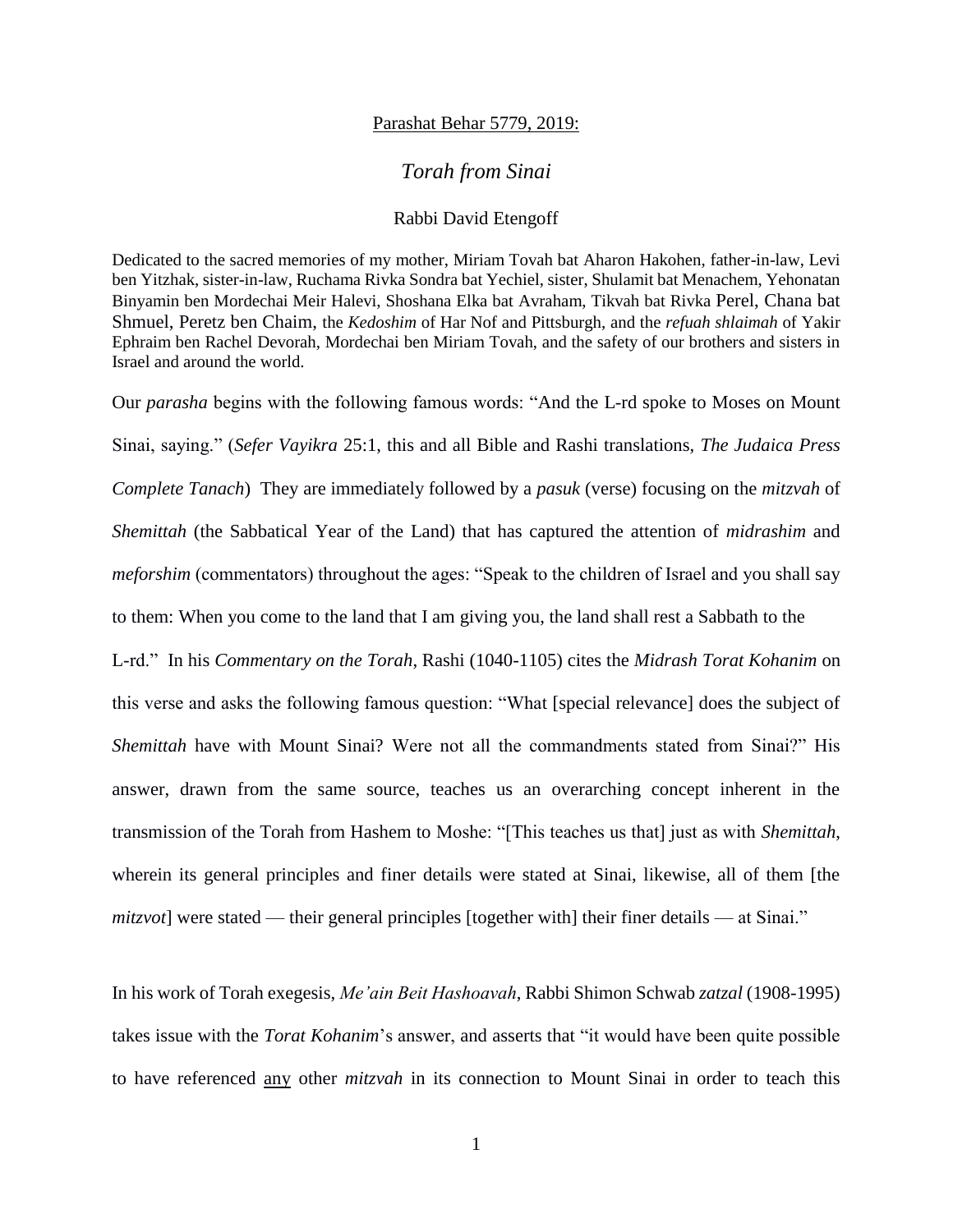selfsame idea." (Parashat Behar, s.v. *behar Sinai*, number one, this and the following translations and brackets my own) In other words, the *Midrash* does not teach us why *Shemittah* was specifically singled out regarding the Revelation, rather than another *mitzvah*. Rav Schwab proceeds to address this problem and, in so doing, provides us with a trenchant *teirutz* (response) to his *kashah* (objection) that illuminates the inherent import of *Shemittah* and the divine nature of

the entire Torah:

And it seems that *Shemittah* is different in kind and degree [from other *mitzvot*], since the very essence of the commandment teaches us that it must have been commanded on Mount Sinai — and that it is [incontrovertibly] *Torah min hashamayim* (Torah from Heaven).

Next, Rav Schwab provides us with the conceptual underpinning as to why *Shemittah* 

definitionally represents *Torah min hashamayim*:

Perhaps one might think that the commandments of the Torah were invented by the Sages of the Jewish people and were based upon their own intellectual efforts — just as those who deny the G-d-given nature of the Torah mistakenly believe. Yet, were that to be true, there would never have been a commandment such as *Shemittah* in the Torah! This is the case, since man's intellect naturally withdraws from the very idea of this *mitzvah*...for [from a purely logical perspective,] the Sages never would have decreed that all fields and vineyards should simultaneously lay fallow during the same year — as this would naturally cause a famine in the Land, and bring about a financial crisis!

At this juncture, Rav Schwab further explains why *Shemittah*, and *Shemittah* alone, was singled

out by the Torah:

Based upon the above, [we have a better insight as to why] the Torah specifically emphasizes *Shemittah* and its connection to Mount Sinai, rather than any other of the *Taryag Mitzvot* (613 Commandments), namely, this particular *mitzvah* has the seal of Mount Sinai imprinted upon it. As such, everyone must admit that it represents the words of Hashem from Heaven itself — since [it is counterintuitive to man's basic needs, and, therefore,] it is virtually impossible that it was invented as a result of man's intellect. [Now we can understand why our Sages said,] "Just like *Shemittah* was stated at Mount Sinai with all its general principles and finer details, so, too, were all the other *mitzvot*."

In Rav Schwab's estimation, *Shemittah* emerges as the proof case of the divine nature of the Torah.

In addition, its pivotal status informs our understanding of all of the *mitzvot*, for each of them were

revealed by Hashem to Moshe, in all their glorious "general principles and finer details," at Mount